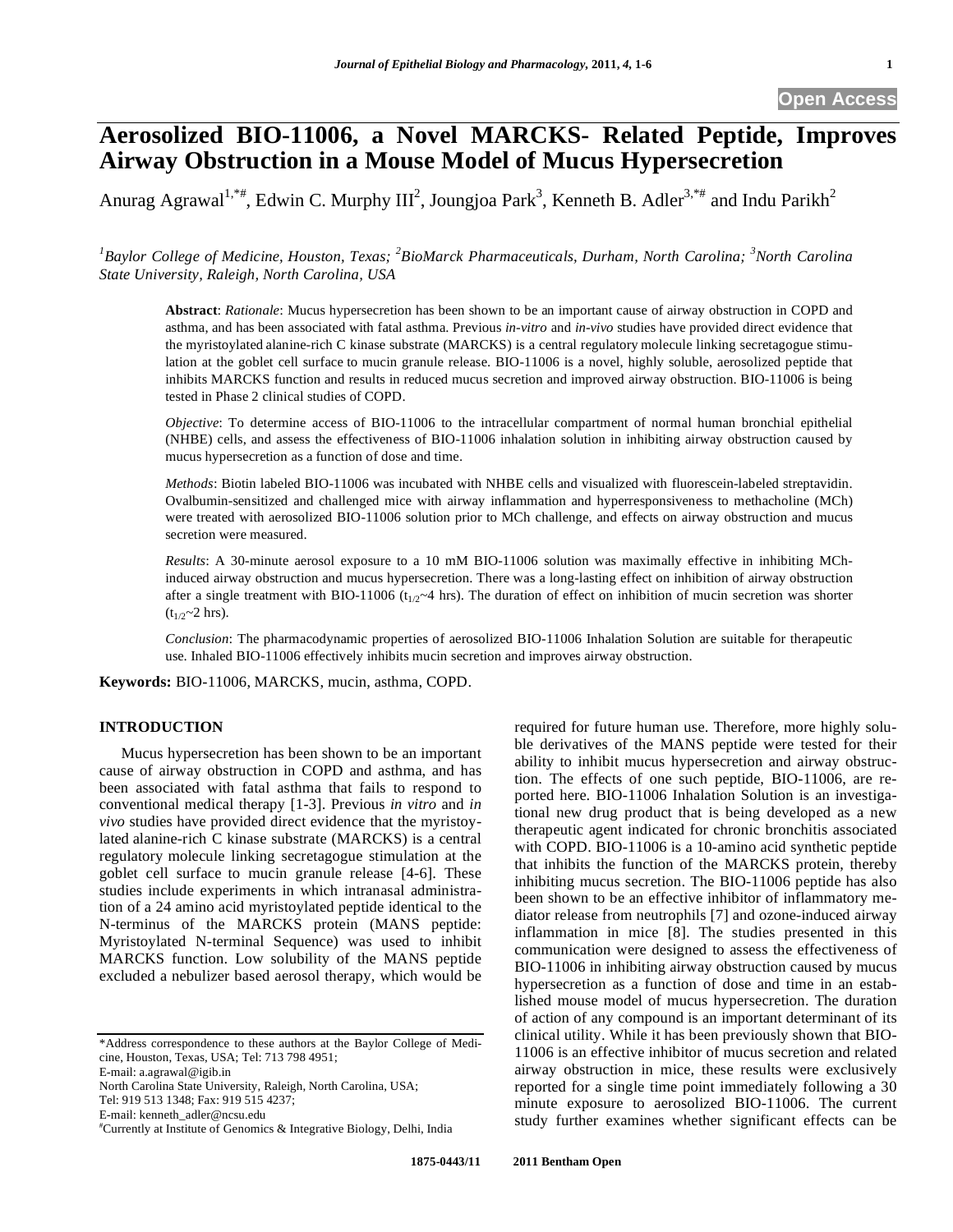seen for longer durations, when BIO-11006 is administered 1 to 4 hours prior to methacholine stimulated mucus hypersecretion.

### **MATERIALS AND METHODS**

This study was conducted in conformity with the American Physiological Society's Guiding Principles in the Care and Use of Animals. Experimental protocols and study design were approved by the institutional review boards at the Institute of Genomics and Integrative Biology, New Delhi, India.

## **Uptake of BIO-11006 by Normal Human Bronchial Epithelial (NHBE) Cells**

NHBE cells were cultured on air/liquid interface in 12 well Transwell<sup>®</sup> microtiter plates (Costar, Corning, NY) by previously published procedures [6]. Biotin labeled BIO-11006 peptide was synthesized by standard solid phase synthesis and dissolved in PBS to provide a 1.0 mM solution. Biotin labeled BIO-11006 (100 uM final concentration) was incubated for various time periods from 0 to 60 minutes with fully differentiated NHBE cells that were on air/liquid interface, at 37ºC. The cells were washed with PBS, fixed with 4% formaldehyde in PBS (pH 7.4) at room temperature for 20 minutes, and further incubated for 1 hour with 10% normal donkey serum dissolved in 100 mM PBS containing 1.0% Triton X-100. The cells were then incubated overnight at 4°C with mouse anti-mucin monoclonal antibody 17Q2 (Covance, Berkeley, CA). The cells were then incubated with a rhodamine-coupled donkey anti-mouse secondary antibody TRITC (red color) (Jackson ImmunoResearch Laboratories. West Grove, PA) for 1 hour at room temperature. The cells were washed with PBS and further incubated with FIFC labeled streptavidin (Jackson ImmunoResearch Laboratories, West Grove, PA) for 30 minutes at room temperature (green color). Following this, the cells were washed again with PBS and then incubated with Alexa 647 phalloidin (blue) (Molecular probe, Eugene, OR) for 3 minutes at room temperature to visualize actin. Cells were washed and mounted on glass slides with fluorescent mounting media (Dako Cytomation, Carpinteria, CA) and examined with a Nikon Eclipse 2000E inverted microscope equipped with a Nikon C1 confocal laser scanning system. Standard excitation and emission wavelengths for rhodamine (red) (554, 573 nm), FIFC (green) (488, 520 nm), and Alexa 647 (blue) (650, 668 nm) were used. The pictures of each slide were taken at 1  $\mu$ m thickness (Z-stack) and the data were rendered into 2D figures. Finally, the intensity of each fluorescence label was measured and documented using EZ-C1 software.

## **Induction of Airway Hyperresponsiveness (AHR) and Experimental Allergic Asthma**

The study was conducted using eight to twelve week old (16-20 g) male, inbred, BALB/c mice obtained from V.P. Chest Institute (New Delhi, India). Mucus metaplasia and AHR were induced by weekly intraperitoneal injection of 20 g ovalbumin (Ova, Sigma life science, USA) in 2.25 mg alum for four weeks followed by airway challenge with 1% Ova aerosol (Ova/Ova) within 30 days of the last sensitization [9]. Reference mice were sensitized but, instead of challenge with Ova, saline was administered (Ova/Sal).

#### **Quantification of Airflow Obstruction**

Specific airway conductance (sGaw) was measured as the time lag between flows recorded from the head and thoracoabdominal chambers in consciously breathing, restrained mice, using the two-chambered body plethysmograph system devised by Buxco (PLY-3351, Biosystem XA software) as previously described [9]. sGaw was converted to Raw by inverting and dividing by estimated normal mouse lung volume of 0.5 ml. For repeated measurements, changes in Raw were estimated by comparing any given Raw to baseline Raw for that mouse.

#### **Experimental Protocol for Dose Response**

For studying the dose response characteristics of BIO-11006, three days after the ovalbumin challenge, solutions of BIO-11006 (obtained from BioMarck Pharmaceuticals, Durham, NC), saline, or a negative randomized control sequence peptide (either BIO-11006R or RNS, as described previously [9]) were administered for either 30 minutes (3, 10, 30 mM solutions) or shorter durations of 5 and 15 minutes (10, 30 mM) by nebulizer to mice (n=3 per group). Approximately 30 minutes after start of peptide treatment (i.e. immediately after a 30 minute treatment and 25 minutes after a 5 minute treatment) mice were challenged with an aerosolized 60 mM solution of the secretagogue methacholine (MCh) for 5 minutes. Airway obstruction was measured by determining SGaw (specific airway conductance) five minutes after MCh challenge.

## **Experimental Protocol for Time Course of Drug Response**

To determine the time course of the drug response, serial determinations of SGaw were made prior to MCh challenge (60 mM for 90 s), and at 3, 6, 9, 12, and 15 minutes post MCh challenge for each mouse. Mice were treated for 30 minutes with either aerosolized BIO-11006 or a negative randomized control sequence peptide (either BIO-11006R or RNS, as described previously) at 0, 30, 60, 120, or 240 minutes prior to the MCh challenge (n=5 per group).

## **Histological Analysis of Mucus Secretion**

In selected animals, intracellular mucin remaining in the airways was assessed by periodic acid Schiff (PAS) staining to assess BIO-11006 inhibition of mucin secretion. Serial sections of the main axial bronchus along with minor daughter branches that we refer to as penetrating bronchi were used for quantitative morphometry. Quantitative morphometry was performed on comparable stained sections from the proximal airways as described previously [9] .

# **RESULTS**

## **BIO-11006 is Efficiently Taken Up by Normal Human Bronchial Epithelial Cells in a Time Dependent Manner**

To determine whether BIO-11006 peptide is likely to penetrate into secretory cells, we applied biotin labeled BIO-11006 (100 uM final concentration) to fully differentiated NHBE cells for 0, 15, 30, and 60 minutes and studied its uptake by confocal microscopy. Fig. (**1**). shows that the peptide (green) is found intracellularly in abundance and is taken up by both mucus secreting cells (red granules) and nonmucus secreting cells. The uptake of biotinylated BIO-11006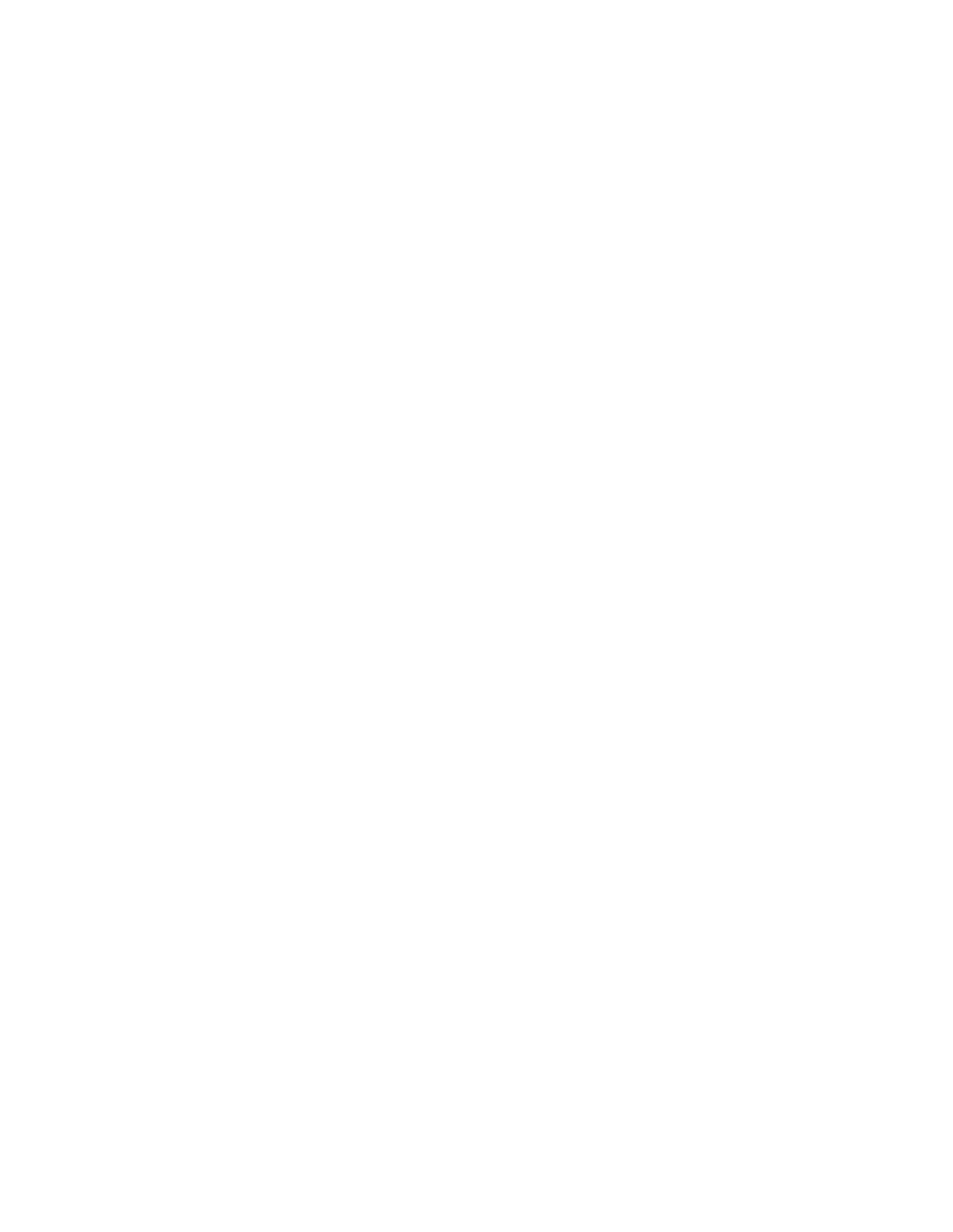

**Fig. (6). Inhibition of mucin secretion after BIO-11006 aerosol administration.** PAS stained airway section from mice treated with control peptide / BIO-11006 followed by MCh: A, control mice treated with control peptide followed by immediate MCh challenge (note lack of mucin); B, MCh challenge immediately after BIO-11006; C, 30 minutes after BIO-11006; D, 1 hr after BIO-11006; E, 2 hr after BIO-11006; F, 4 hr after BIO-11006. Note that even at 4 hrs, some degree of mucin retention compared to control can be seen.



**Fig. (7). Duration of inhibition of MCh-induced inhibition of mucin secretion after BIO-11006 treatment**. Retained mucin in airways of mice treated with either control peptide or BIO-11006 followed by MCh at varying intervals is shown as percentage of mucin prior to MCh challenge. Time duration between treatment and MCh challenge is shown in parentheses. Asterix (\*) denotes statistically significant difference.

colytics such as inhaled N-acetyl-cysteine (NAC), which act to thin mucus, have limited utility in COPD, but have modest benefits in cystic fibrosis patients. DNAse (Pulmozyme) is indicated for cystic fibrosis patients, and acts to cleave extracellular DNA in mucus, thus reducing adhesiveness and viscoelasticity; Pulmozyme is not indicated for treatment of COPD or asthma. In summary, a therapy that can effectively modulate mucus hypersecretion would represent a significant advance in treatment of several major airway diseases. In this study, the time dependent uptake of BIO-11006 into normal human bronchial epithelial cells, the dose response of BIO-11006 in mice, and the duration of effectiveness of BIO-11006 in a mouse model were explored. This expanded upon our previous work that showed BIO-11006 was an effective inhibitor of mucus hypersecretion [9]. In the previous studies, we demonstrated that inhibition of mucus hypersecretion resulted in increased airway conductance, and that the effects of BIO-11006 on airway conductance were a result of an attenuation of the pulmonary rather than the nasal component of airway resistance [9].

In the current studies, we found that BIO-11006 is efficiently taken up by human bronchial epithelial cells suggesting that it has potential use as therapy in the human setting. At the magnification limitations of the method (LCM) used to observe cellular uptake of the labeled peptides (Fig. **1**) it was not possible to observe the specific intracellular localization of the peptides within the epithelial cells. Since BIO-11006 has an amino acid sequence identical to a region of the MARCKS N-terminus, any antibodies raised against the peptide or any of its sequences would not be able to differentiate between the peptide and the N-terminal region of endogenous MARCKS within the cell. It would be extremely interesting to observe this kind of subcellular localization of the peptide after it is taken up by cells, and studies to tag the peptide prior to treatment and identification of the tag ultrastructurally are presently under consideration, even with the obvious difficulties associated with these kinds of approaches.

Since this *in vitro* assay was not designed to study the effects on mucin secretion, the pharmacodynamic effects of BIO-11006 were studied in an established mouse model. While the data may not extrapolate directly to humans, the data appear to be promising. Administration of 10 mM BIO-11006 aerosol to mice for 30 minutes (estimated pulmonary dose of approximately 0.32 mg/kg) had persisting effects on MCh induced mucin secretion and airway obstruction. This effect was seen as late as 4 hrs, histologically and physiologically, based on PAS staining and measurement of airflow obstruction, respectively. The observed half-life was  $\sim 2$ hours for inhibition of mucin secretion, and  $\sim$  4 hours for inhibition of airway obstruction. The observed difference is not surprising because the two measurements are of very different natures. First, the relationship between airway obstruction and mucin secretion is certain to be non-linear. Even small reductions in mucin secretion may have significant effects on airway lumen size, which is related to airway resistance by a fourth power exponential function. Second, the linearity of quantitative morphometry of mucins is assumed but not definitive. Finally, BIO-11006, by simultaneously inhibiting secretion of inflammatory mediators and mucus secretion, may result in a longer duration of effect on airway obstruction.

The exact mucin gene product affected by treatment with BIO-11006 is not known, but previous studies in mice with goblet cell hyperplasia induced by either ovalbumin sensitization [4, 5] or instillation of human neutrophil elastase [10] have implicated the Muc5ac protein as the major mucin type